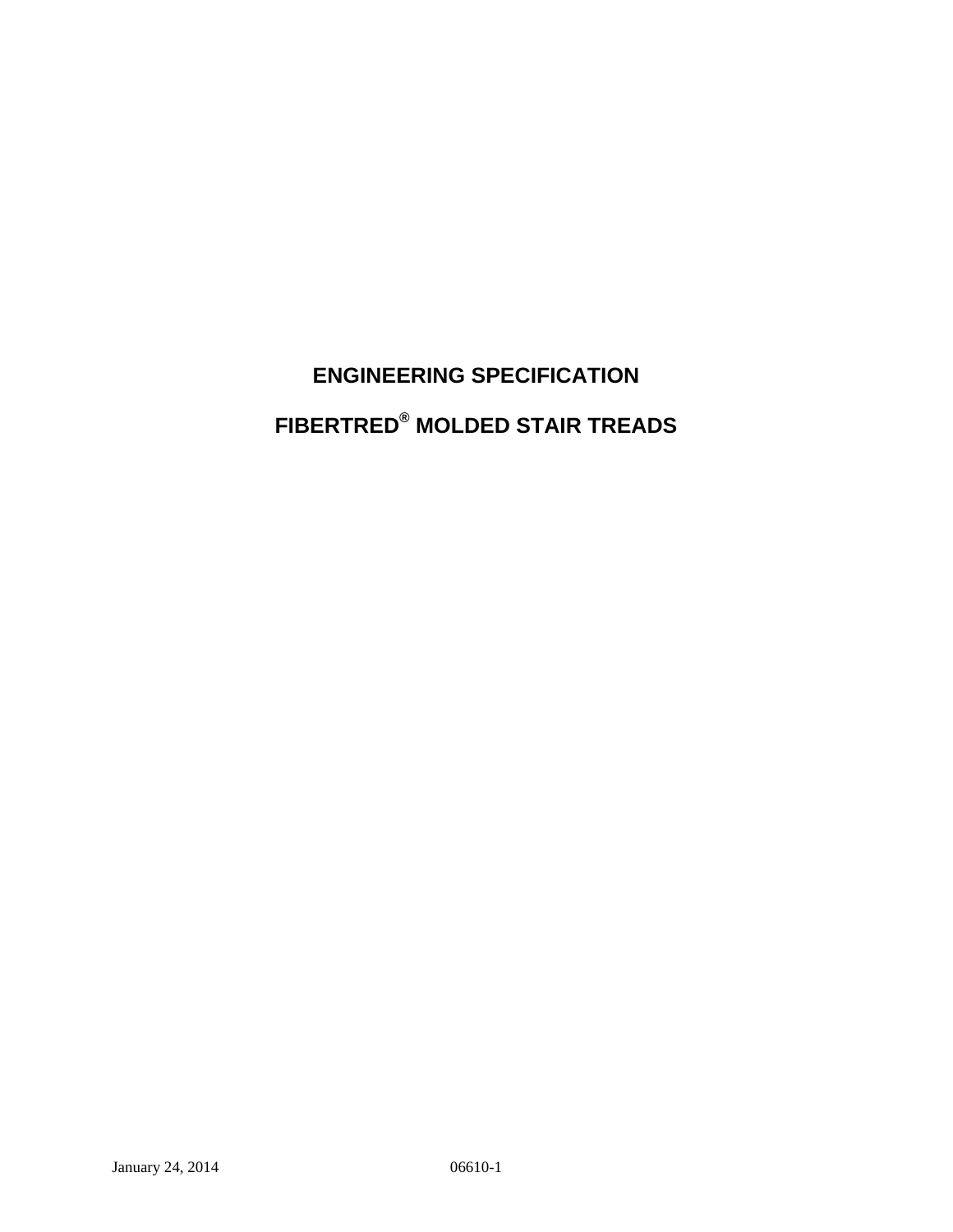# SECTION 06610

#### FIBERGLASS REINFORCED PLASTICS (FRP) FABRICATIONS

# MOLDED STAIR TREADS

#### PART 1 - GENERAL

#### 1.1 SCOPE OF WORK

 A. The CONTRACTOR shall furnish, fabricate (where necessary), and install all fiberglass reinforced plastic (FRP) items, with all appurtenances, accessories and incidentals necessary to produce a complete, operable and serviceable installation as shown on the Contract Drawings and as specified herein, and in accordance with the requirements of the Contract Documents.

#### 1.2 REFERENCES

 A. The publications listed below (latest revision applicable) form a part of this specification to the extent referenced herein. The publications are referred to within the text by the designation only.

AMERICAN SOCIETY FOR TESTING AND MATERIALS (ASTM) Test Methods:

ASTM D 635 Rate of Burning and/or Extent and Time of Burning of Self-Supporting Plastics in Horizontal Position

ASTM E 84 Surface Burning Characteristics of Building Materials

# 1.3 CONTRACTOR SUBMITTALS

- A. The CONTRACTOR shall furnish shop drawings of all fabricated stair treads and accessories in accordance with the provisions of this Section.
- B. The CONTRACTOR shall furnish manufacturer's shop drawings clearly showing material sizes, types, styles, part or catalog numbers, complete details for the fabrication of and erection of components including, but not limited to, location, lengths, type and sizes of fasteners, support member sizes, and connection details.
- C. The CONTRACTOR shall submit the manufacturer's published literature including structural design data, structural properties data, stair tread load/deflection tables, corrosion resistance tables, certificates of compliance, test reports as applicable, concrete anchor systems and their allowable load tables (as applicable) and design calculations for systems not sized or designed in the contract documents.
- D. The CONTRACTOR may be requested to submit sample pieces of each Fibertred<sup>®</sup> item specified herein for acceptance by the ENGINEER as to quality and color. Sample pieces shall be manufactured by the method to be used in the WORK.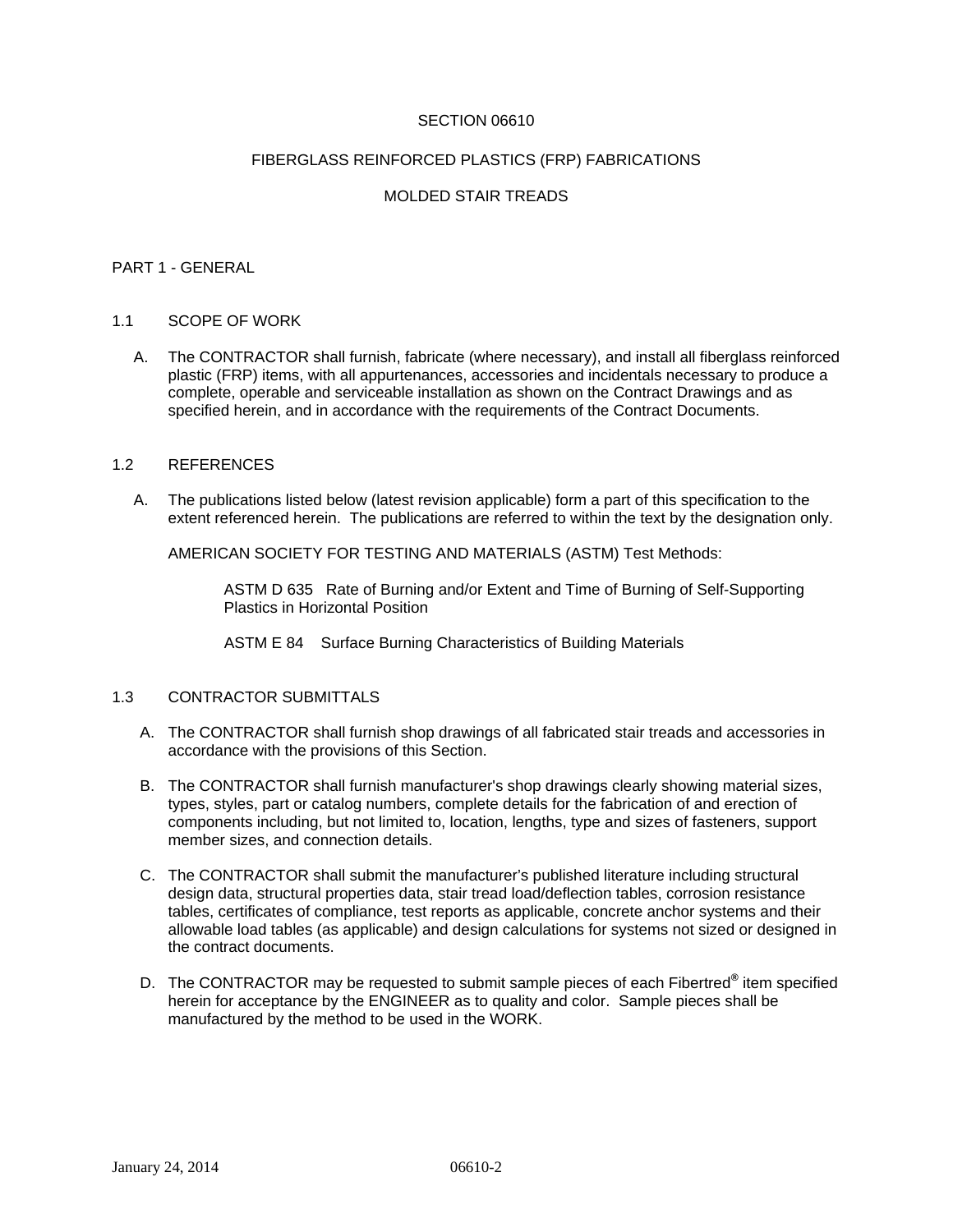# 1.4 QUALITY ASSURANCE

- A. All items to be provided under this Section shall be furnished only by manufacturers having a minimum of ten (10) years experience in the design and manufacture of similar products and systems. Additionally, if requested, a record of at least five (5) previous, separate, similar successful installations in the last five (5) years shall be provided.
- B. Manufacturer shall offer a 3 year limited warranty on all FRP products against defects in materials and workmanship.
- C. Manufacturer shall be certified to the ISO 9001-2008 standard.
- D. Manufacturer shall provide proof of certification from at least two other quality assurance programs for its facilities or products (DNV, ABS, USCG, AARR).

#### 1.5 PRODUCT DELIVERY AND STORAGE

- A. Delivery of Materials: Manufactured materials shall be delivered in original, unbroken pallets, packages, containers, or bundles bearing the label of the manufacturer. Adhesives, resins and their catalysts and hardeners shall be crated or boxed separately and noted as such to facilitate their movement to a dry indoor storage facility.
- B. Storage of Products: All materials shall be carefully handled to prevent them from abrasion, cracking, chipping, twisting, other deformations, and other types of damage. Store adhesives, resins and their catalysts and hardeners in dry indoor storage facilities between 70 and 85 degrees Fahrenheit (21 to 29 degrees Celsius) until they are required.

# PART 2 - PRODUCTS

#### 2.1 MANUFACTURER

A. Stair treads shall be Fibertred**®** as manufactured by:

 **Fibergrate Composite Structures Inc.** 5151 Belt Line Road, Suite 1212 Dallas, Texas 75254-7028 USA (800) 527-4043 Phone (972) 250-1530 Fax

Website: www.fibergrate.com E-mail: info@fibergrate.com

# 2.2 GENERAL

- A. All FRP items furnished under this Section shall be composed of fiberglass reinforcement and resin in qualities, quantities, properties, arrangements and dimensions as necessary to meet the design requirements and dimensions as specified in the Contract Documents.
- B. Fiberglass reinforcement shall be continuous roving in sufficient quantities as needed by the application and/or physical properties required.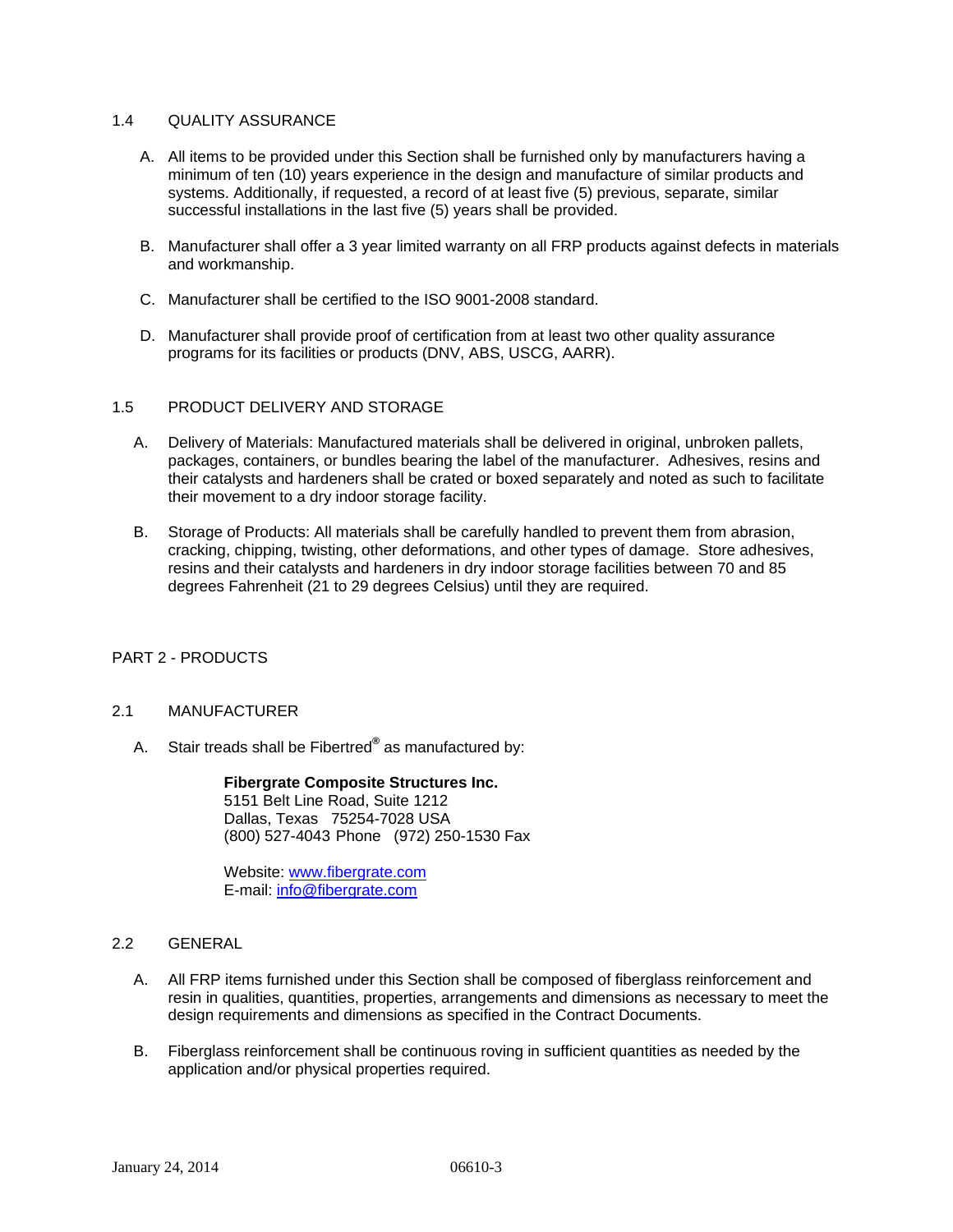- C. Resin shall be {Vinyl Ester, Isophthalic Polyester, Polyester or Modified Acrylic choose one), with chemical formulations as necessary to provide the corrosion resistance, strength and other physical properties as required.
- D. All finished surfaces of FRP items and fabrications shall be smooth, resin-rich, and as free as commercially possible of voids, dry spots, cracks, crazes or unreinforced areas. All glass fibers shall be well covered with resin to protect against their exposure due to wear or weathering.
- E. All stair tread products shall have a tested flame spread rating of 25 or less per ASTM E-84 Tunnel Test. Stair treads shall not burn past the 25 mm reference mark and will be classified HB per ASTM D635.
- F. All mechanical stair tread clips and fasteners shall be manufactured of Type 316SS (stainless steel).

# 2.3 STAIR TREADS

- A. Manufacture: Stair treads shall be FIBERTRED<sup>®</sup> as manufactured by Fibergrate Composite Structures Incorporated. Fibertred® stair treads shall be of a one-piece molded construction and shall have a 1-1/2" x 6" rectangular mesh pattern providing unidirectional strength in the tread span direction. Fibertred<sup>®</sup> shall be reinforced with continuous rovings in each direction. The top layer of reinforcement shall be no more than 1/8" below the top surface of the tread so as to provide maximum stiffness and prevent resin chipping of unreinforced surfaces. Percentage of glass (by weight) shall not exceed 35% so as to achieve maximum corrosion resistance, and as required to maintain the structural requirements of the CONTRACT. After molding, no dry glass fibers shall be visible on any surface of bearing bars or cross bars. All bars shall be smooth and uniform with no evidence of fiber orientation irregularities, interlaminar voids, porosity, resin rich or resin starved areas.
- B. Non-slip surfacing: Fibertred**®** stair treads shall be manufactured with a concave, meniscus profile on the top of each bar providing maximum slip resistance. For additional safety, and to meet OSHA requirements, stair treads shall be manufactured with a 1-1/2" solid, molded nosing. Nosing shall be gritted with an angular quartz grit, integrally molded into the top surface of the nosing area only.
- C. Fire rating: Fibertred® stair treads shall be fire retardant with a tested flame spread rating of 25 or less when tested in accordance with ASTM E 84. Test data performed only on the resin shall not be accepted.
- D. Resin system: The resin system used in the manufacture of Fibertred<sup>®</sup> stair treads shall be {Vi-Corr**®** , FGI-AM**®** , Corvex**®** , ELS, XFR or Super Vi-Corr**®** - choose one}. Manufacturer may be required to submit corrosion data from tests performed on actual stair tread products in standard chemical environments. Corrosion resistance data of the base resin from the manufacturer is not a true indicator of stair tread product corrosion resistance and shall not be accepted.
- E. Thickness: 1-1/2" thick with a tolerance of plus or minus 1/16".
- F. Mesh Configuration: 1-1/2" x 6" rectangular mesh pattern with double cross bars on 6" centers which allows optimum utilization and ease of fabrication.
- G. Load/Deflection: Fibertred® stair treads shall meet manufacturer's published recommended loading with deflection not to exceed the following:

 Concentrated load of 500 pounds, placed at the centerline of a 36" tread span with a maximum deflection not to exceed 0.32".